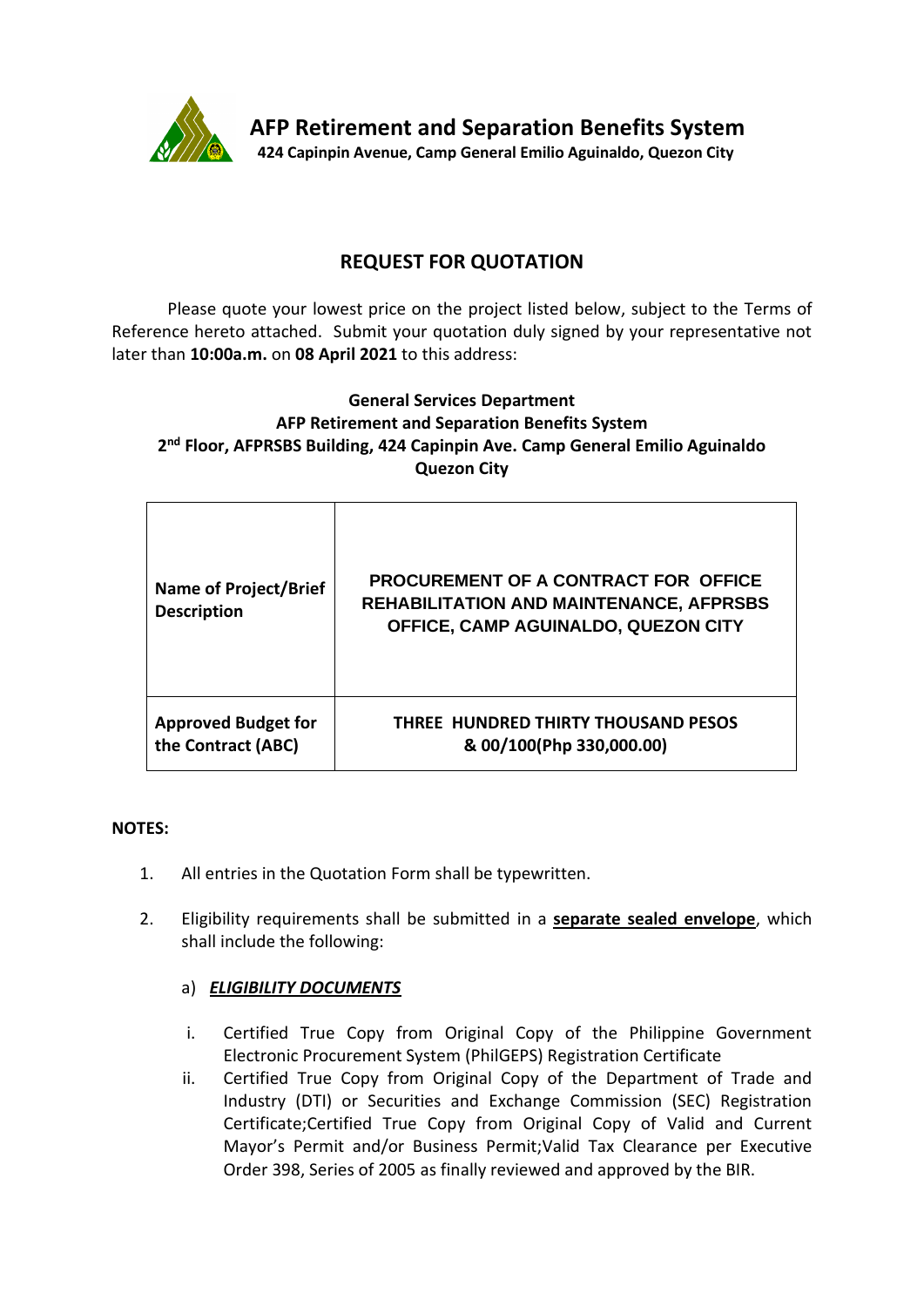iii.Resume of the Project Engineer with photocopy of valid and current PRC ID and PTR

iv.Valid PCAB License with a minimum classification of Category D

v.Income /Business Tax Return for the immediate preceding calendar year

- vi. Original copy of the Corporate Secretary's Certificate designating the company's authorized representative to submit and sign the bid and sign any and all the contracts and documents pertaining to the placement and acceptance of order ( for corporate bidders)
- 3. Quotation Form using the prescribed form (Annex "B") shall be submitted in a **separate sealed envelope** which shall include the Bill of Quantities using the prescribed form (Annex "D").

## 4. **SUBMISSION BY ELECTRONIC or ONLINE MEANS**

In addition to the submission of sealed bids as discussed in the as stated in the foregoing, Bidders can submit bids thru electronic or online means in accordance with the Government Procurement Policy Board (GPPB) Resolution No. 09-2020 as guided by the following procedures:

- 4.1) All procurement related documents to include the eligibility requirements and bid proposals may be submitted electronically to this e-mail address [afprsbsbacsec@gmail.com](mailto:afprsbsbacsec@gmail.com) on or before the closing date and time specified in the Bidding Documents as published in the Philippine Government Electronic Procurement System (PhilGEPS). The electronic documents must be sent through the **bidder's valid company e-mail account** or through the **e-mail address of the bidder's duly authorized representative**.
- 4.2) The receipt of electronic submission shall be acknowledged by the AFPRSBS BAC Secretariat through an e-mailed reply from the official AFPRSBS e-mail account **[afprsbsbacsec@gmail.com](mailto:afprsbsbacsec@gmail.com)**. A Bid receipt page for the official time of submission as well as the e-mail acknowledgment of the submission shall be printed by the AFPRSBS BAC representative for reference and audit trail.
- 4.3) Bid documents to be submitted through electronic means must be saved in two (2) separate compressed archive folders in "**WinRAR**" or "**ZIP**" archive format. These should be sent simultaneously to the **[afprsbsbacsec@gmail.com](mailto:afprsbsbacsec@gmail.com)**. The **first compressed archived folder** which shall contain the technical component of the bid, including the eligibility requirements under Section 23.1 of the IRR for the procurement of Goods and Infrastructure Projects shall be labelled as **"Technical Bid"**, while the **secondcompressed archived folder** which shall contain the financial component of the bid shall be labelled as "**Financial Bid**".
- 4.4) The electronic Bidding Documents contained in each of the compressed archive folders must be **password-protected**. The passwords for accessing the files will be disclosed by the bidders' duly authorized representatives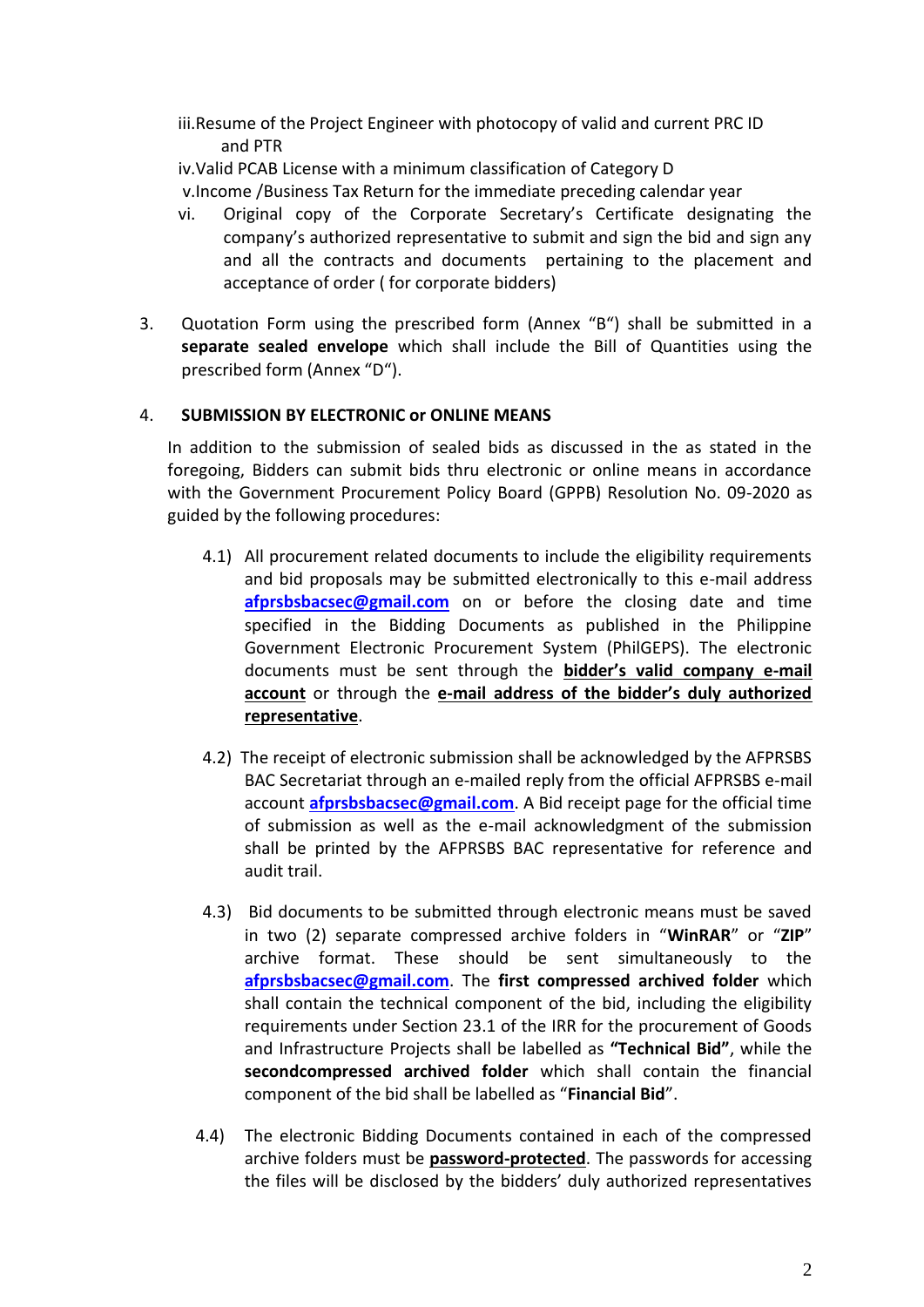to the AFPRSBS BAC Secretariat only during the actual bid opening which will be done face-to-face through videoconferencing using Google Meet. The invite for the videoconferencing shall be sent to the bidder's valid company e-mail account and/or e-mail address of the bidder's duly authorized representative.

- 4.5) Electronic Bidding Documents not in compressed archive folders and are not password-protected, shall be rejected. However, submitted bids that are not properly compressed and not password-protected may be accepted provided that the bidder or its duly authorized representative shall acknowledge such condition of the bid as submitted. The BAC shall assume no responsibility for the misplacement of the contents of improperly compressed or not password-protected folder, or for its premature opening.
- 4.6) The Bidding Documents to be submitted through electronic means should be **scanned copies of the original documents** in PDF/JPEG file format. Each scanned document must bear the markings "**Certified True Copy from Original**" **duly signed by the bidder's authorized signatory**. Each document must be saved in PDF/JPEG file format using this **file name format: "Name of Bidder - Title of the Original Document"**. Examples are shown below:



**ABC Company – DTI Certificate of Registration**

**ABC Company – Mayor's Business Permit** 

4.7) As with manual submission, Bidders may modify or withdraw their electronic bid submission at any time before the deadline for the submission and receipt of bids. Where a bidder modifies its Bid, it shall not be allowed to retrieve its original Bid and shall only be allowed to send another Bid equally secured, properly identified, and labelled as "**Technical Bid Modification**" and "**Financial Bid Modification**". The time indicated in the latest Bid receipt page generated shall be the official time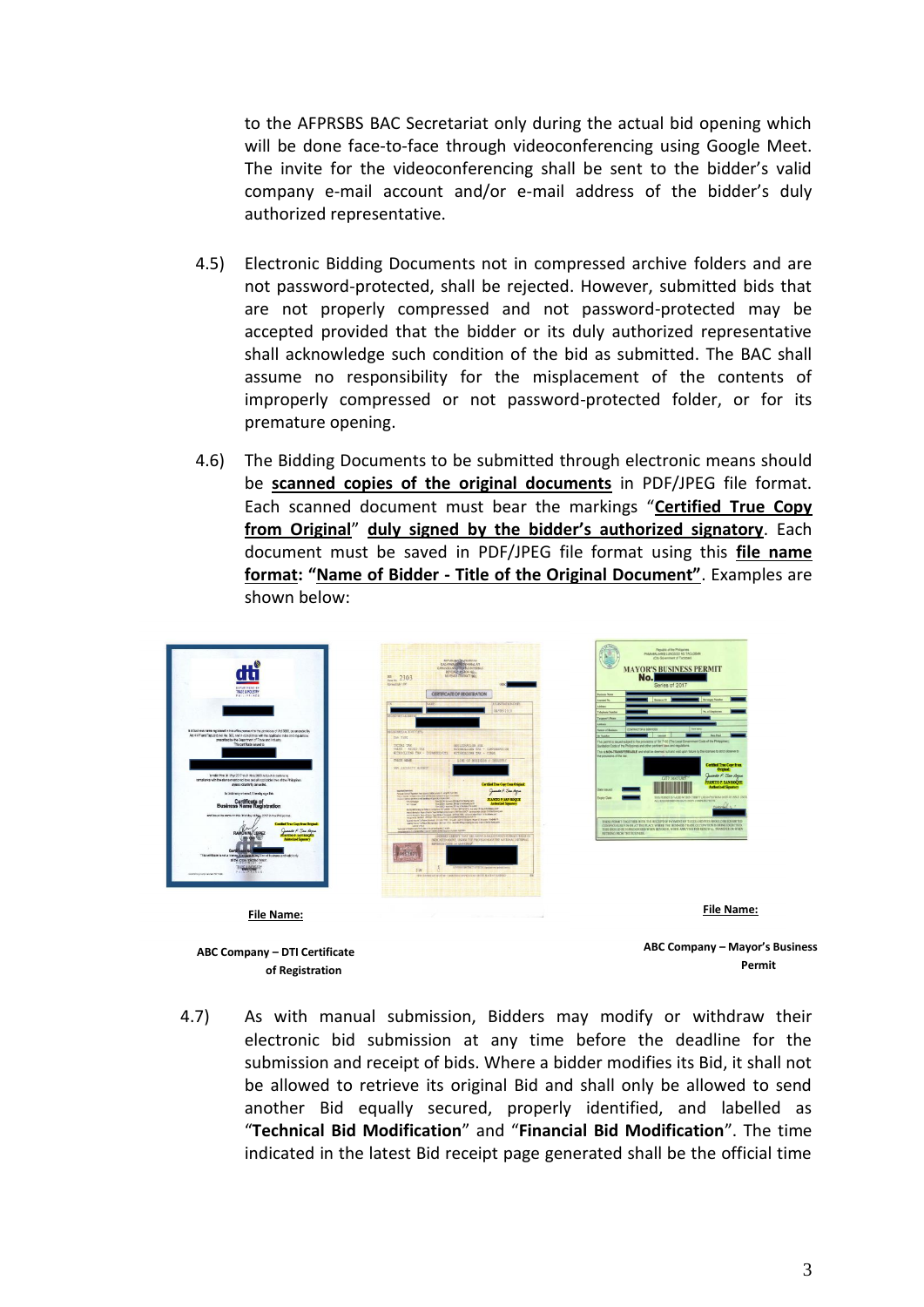of submission. Electronic bids submitted after the deadline shall not be accepted.

- 4.8) Electronic Bidding Documents, including the eligibility requirements under Section 23.1 of the IRR, submitted after the deadline shall not be accepted by the BAC Secretariat. The BAC Secretariat shall generate a Bid receipt page for the official time of late submission which should be saved and printed for reference and audit trail. The BAC Secretariat shall likewise record in the minutes of bid submission and opening, the bidder's name, its representative and the time the late bid was submitted.
- 4. The ABC is Three Hundred Thirty Thousand Pesos **(Php 330,000.00)**, any bid exceeding this amount shall not be accepted.
- 5. Quoted prices shall be inclusive of applicable taxes and shall be firm and valid for a period for at least thirty (30) days from the date of receipt of quotation and shall be binding upon the bidder/company within the period
- 6. Contract shall be awarded to the bidder with the lowest calculated responsive bid.
- 7. AFPRSBS reserves the right to post-qualify participating companies and/or to reject any or all submitted quotations without thereby incurring any liabilities to the affected bidder.
- 8. Request for Quotation may be downloadedfree of charge from the website of the Philippine Government Electronic Procurement System (PhilGEPS) by interested Bidders.
- 9. For further information, please call at telephone numbers 8912-1858/8912-1868 and look for Ms. Maria Gracita C. Garcia of the General Services Department (GSD), AFPRSBS.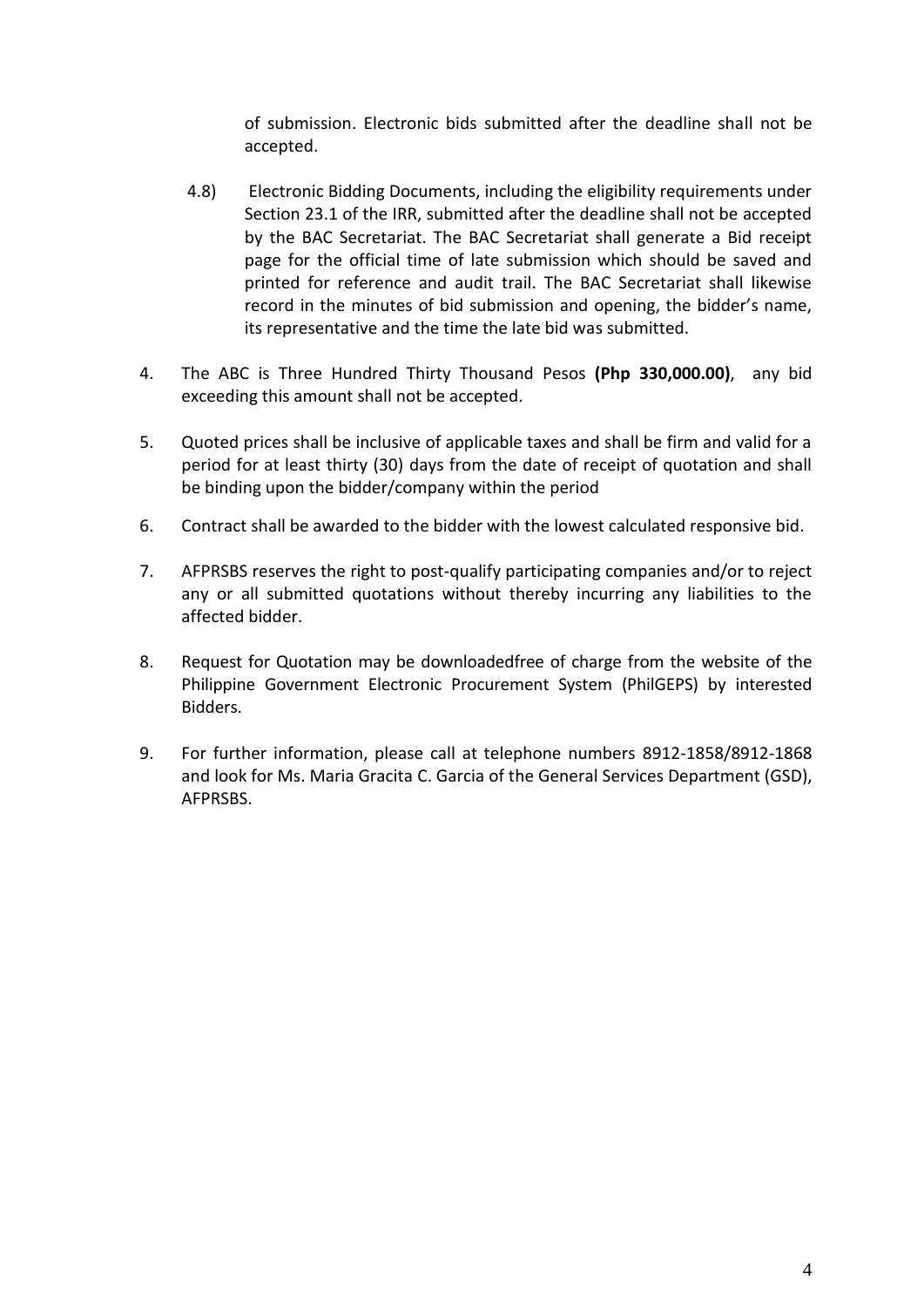

**AFP Retirement and Separation Benefits System**

424 Capinpin Avenue, Camp Gen. Emilio Aguinaldo, Quezon City

## **TERMS OF REFERENCE**

## **OFFICE REHABILITATION AND MAINTENANCE, AFPRSBS OFFICE, CAMP AGUINALDO, QUEZON CITY**

#### **1.0 Introduction**

The intent of this document is to outline the requirements of this project and to solicit full-service proposals for the Office Rehabilitation and Maintenance, AFPRSBS office, Camp Aguinaldo, Quezon City, in accordance with Republic Act (R.A.) No. 9184 (The Government Procurement Reform Act) and its implementing rules and Regulations.

#### **2.0 AFPRSBS OFFICES**

AFPRSBS offices is divided into four Groups, each has own function, namely, Executive Group, Real Estate Group, Investment Management Group, and Corporate Service Group. Each group is individually assigned to different location of offices.

AFPRSBS is already around forty five years (45) performing diligently its function as a service provider of benefits and loans for the soldier.

However, as time passed, structures wear and tear together with the weather changes occurring in the structure. Offices experience heavy rains and cause severe leaking in ceiling. This leaking can cause diseases on employees that can affect the performance of affected areas.

Thus, it is recommended for immediate repair of the affected damaged structures of the offices.

## **3.0 Project**

3.1 This project aims to provide rehabilitation and repairs necessary to observed damaged offices.

#### **4.0 Approved Budget for the Contract (ABC)**

The procuring entity's Approved Budget for the Contract (ABC) is Three Hundred Thirty Thousand Pesos (Php 330,000.00). The ABC is inclusive of the value added tax, withholding tax, and other forms of taxes that may be imposed by the Philippine government and/or concerned government agencies in relation to the Office Rehabilitation and Maintenance, AFPRSBS office, Camp Aguinaldo, Quezon city.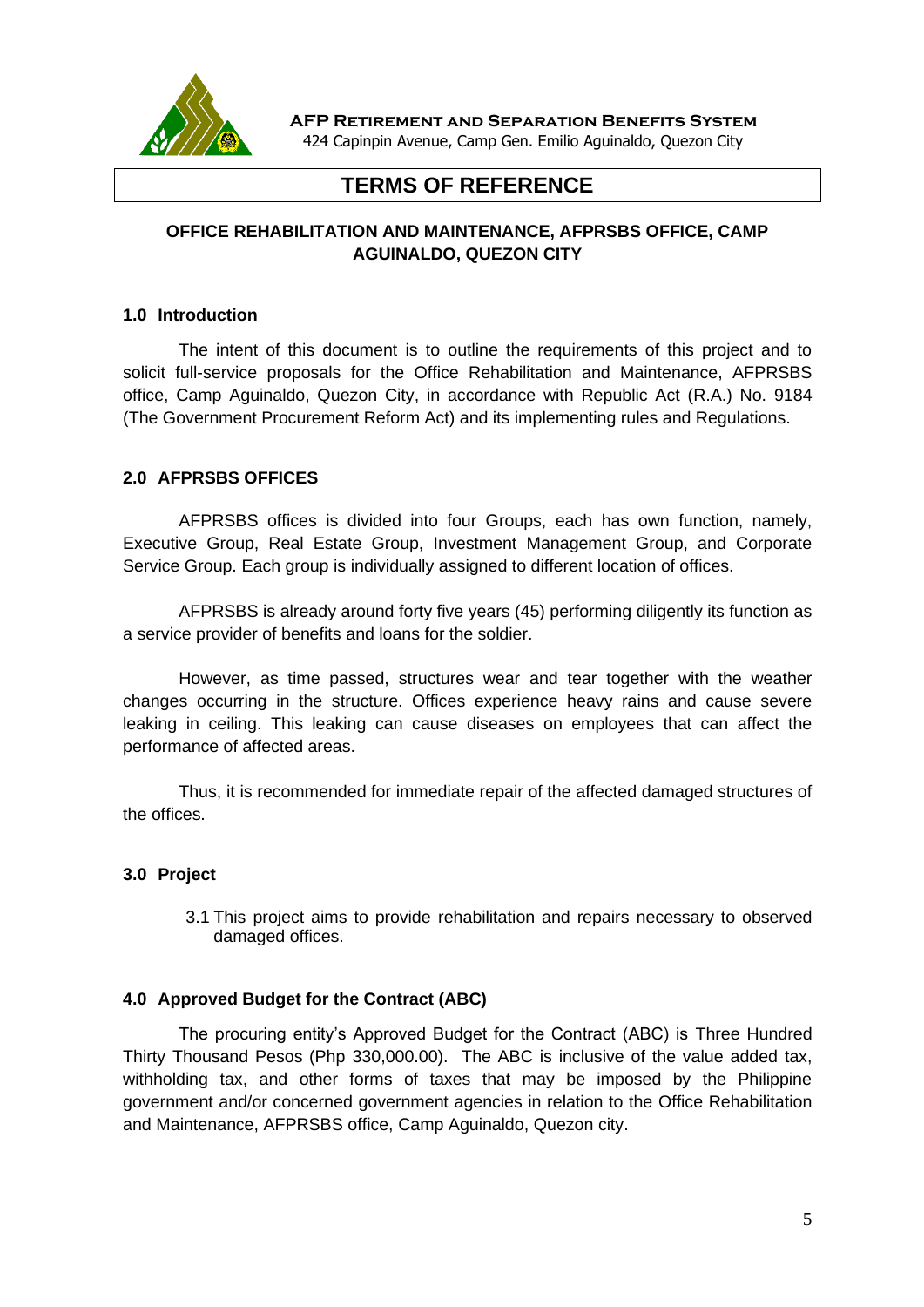### **5.0 Scope of Work**

## **PROJECT: OFFICE REHABILITATION AND MAINTENANCE**

#### **Project Duration: Sixty (60) days**

#### **Project Cost: Php 330,000.00**

#### **A. GENERAL REQUIREMENTS**

- a. Working site must be clean at all times. Remove immediately any hazardous waste used after rehabilitation works are performed.
- b. Submit Working schedule of the project prior to commencement of Rehabilitation.

#### **B. REHABILITATION WORKS**

The following AFPRSBS Offices shall be rehabilitated listed as follows:

#### **a. Office of the President Area**

- 1. Repair of gutter and downspout
- 2. Repainting of the roof

#### **b. Office of the EVP/COO**

- 1. Repair of Roofing
- 2. Repair/Sealing of Roofing (All screw, umbrella nail repair)
	- Flashing at the center of the roof including gutter

#### **c. Accounting Area**

Replacement and Repair of Roofing (12 corrugated sheets)

#### **d. Head REG Area/Stairs to REG Area**

- 1. Repair of Gutter
- 2. Application of Water shield fiber roof painting

#### **e. 4 th Floor new RSBS building**

- 1. Installation of Formwork support
- 2. Ceiling Spandrel replacement
- 3. Installation of new ceiling roofing spandrels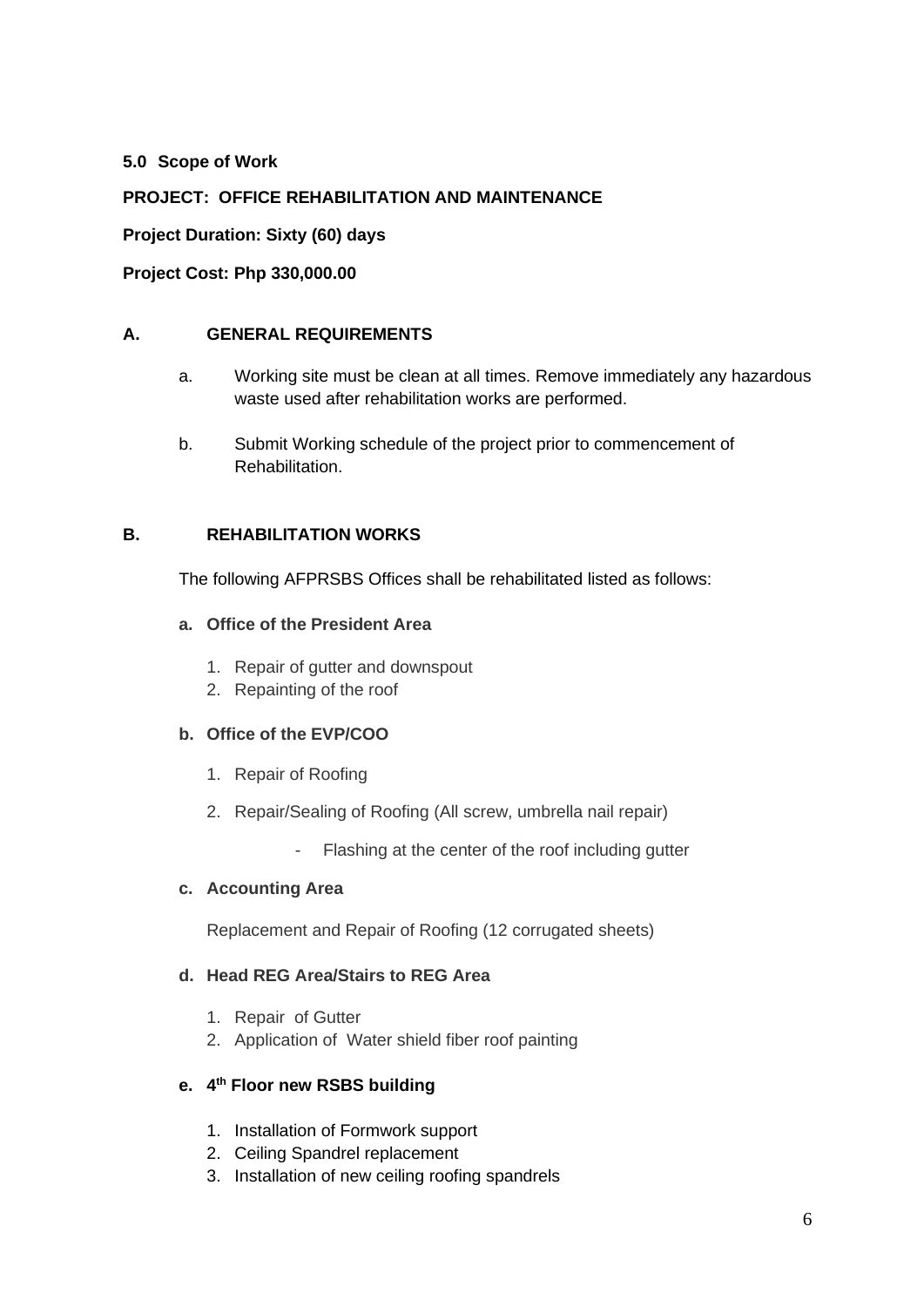4. Repainting of newly installed spandrels

#### **6.0 Deliverables**

Repaired damaged offices as indicated in Plans and Specifications.

#### **7.0 Contract Duration**

The work to be performed by the Contractor should be completed within Sixty (60) calendar days reckoned seven days after receipt of Notice to Proceed

#### **8.0 Terms of Payment**

- 8.1 The Terms of payment shall be as follows:
	- a. An initial payment equivalent to fifteen percent (15%) of the contract price shall be made within ten (10) working days after the effective date of the contract and submission by the Contractor of a Performance bond.
	- b. Monthly progress billing shall be submitted and processed after evaluation of work accomplishment.
- 8.2 All payments shall be subject to ten percent (10%) retention, expanded withholding taxes and other applicable taxes, and such other deductions as may be mutually agreed upon by both parties.
- 8.3 The ten percent (10%) retention shall be released by the AFP-RSBS thirty (30) days after the issuance of the Certificate of Completion and final Acceptance and submission by the Contractor of a Guarantee Bond.

#### **9.0 Evaluation Guidelines**

The selection of the winning bidder shall be based on the Lowest Calculated Responsive Bid pursuant to Section 32 under Rule IX, of the Implementing Rules and regulations of RA 9184.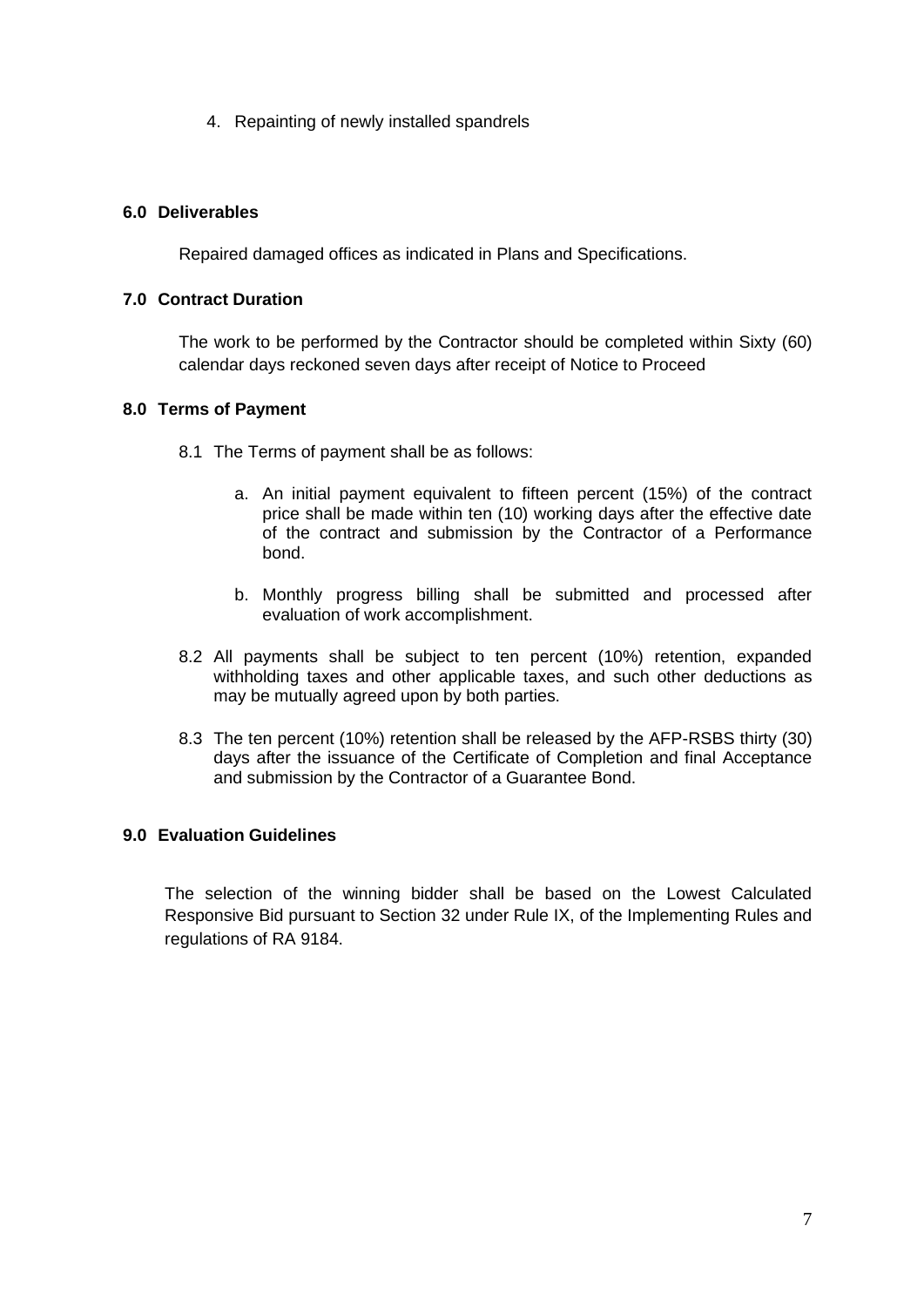REPUBLIC OF THE PHILIPPINES ) CITY/MUNICIPALITY OF \_\_\_\_\_\_ ) S.S.

#### **A F F I D A V I T**

I, *[Name of Affiant]*, of legal age, *[Civil Status]*, *[Nationality]*, and residing at *[Address of Affiant]*, after having been duly sworn in accordance with law, do hereby depose and state that:

## 1. *Select one, delete the other:*

*If a sole proprietorship:* I am the sole proprietor of *[Name of Bidder]* with office address at *[address of Bidder]*;

*If a partnership, corporation, cooperative, or joint venture:* I am the duly authorized and designated representative of *[Name of Bidder]* with office address at *[address of Bidder]*;

#### 2. *Select one, delete the other:*

*If a sole proprietorship:* As the owner and sole proprietor of *[Name of Bidder]*, I have full power and authority to do, execute and perform any and all acts necessary to represent it in the bidding for *[Name of the Project]* of the *[Name of the Procuring Entity]*;

*If a partnership, corporation, cooperative, or joint venture:* I am granted full power and authority to do, execute and perform any and all acts necessary and/or to represent the *[Name of Bidder]* in the bidding as shown in the attached *[state title of attached document showing proof of authorization (e.g., duly notarized Secretary's Certificate issued by the corporation or the members of the joint venture)]*;

- 3. *[Name of Bidder]* is not "blacklisted" or barred from bidding by the Government of the Philippines or any of its agencies, offices, corporations, or Local Government Units, foreign government/foreign or international financing institution whose blacklisting rules have been recognized by the Government Procurement Policy Board;
- 4. Each of the documents submitted in satisfaction of the bidding requirements is an authentic copy of the original, complete, and all statements and information provided therein are true and correct;
- 5. *[Name of Bidder]* is authorizing the Head of the Procuring Entity or its duly authorized representative(s) to verify all the documents submitted;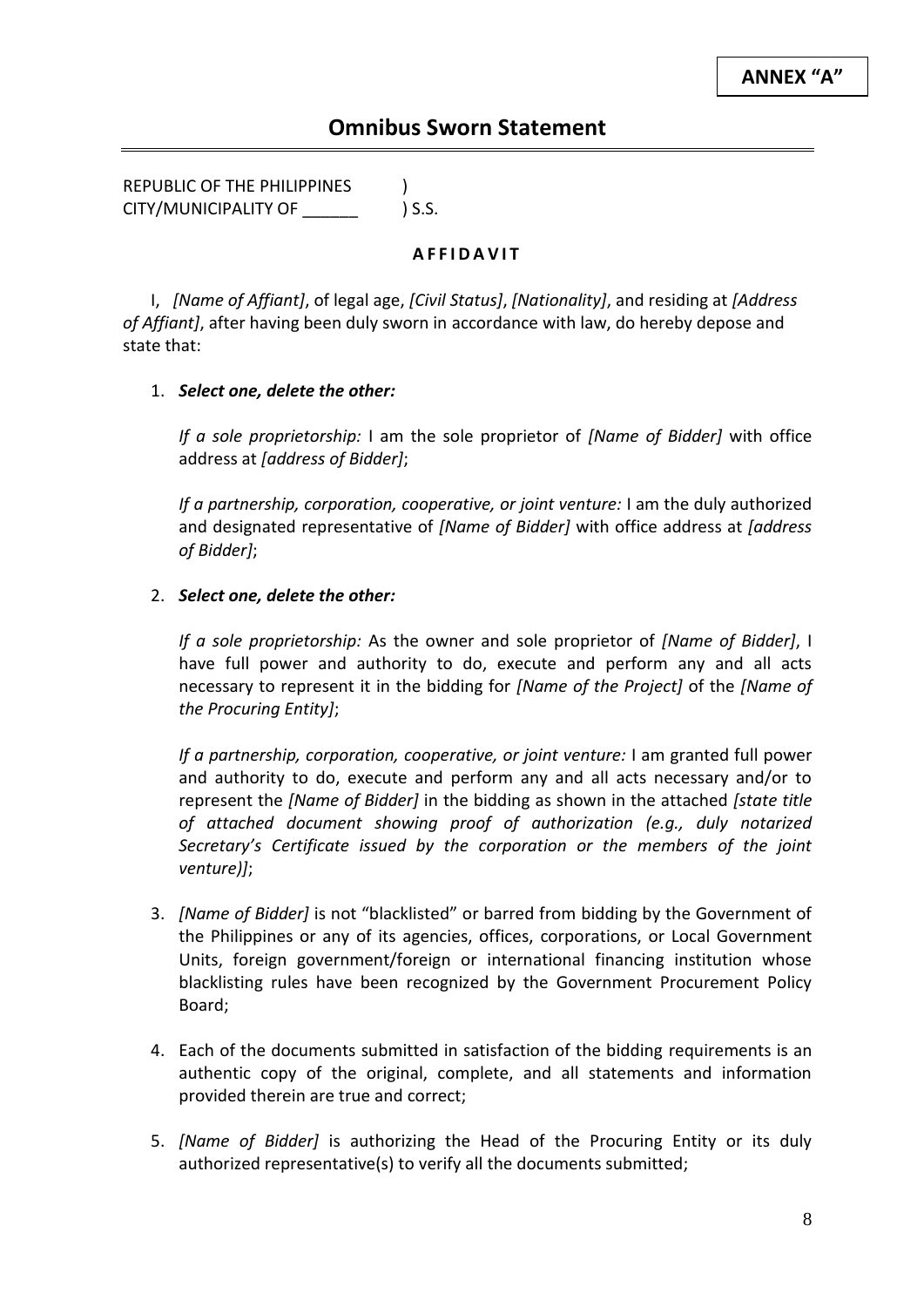### 6. *Select one, delete the rest:*

*If a sole proprietorship:* I am not related to the Head of the Procuring Entity, members of the Bids and Awards Committee (BAC), the Technical Working Group, and the BAC Secretariat, the head of the Project Management Office or the enduser unit, and the project consultants by consanguinity or affinity up to the third civil degree;

*If a partnership or cooperative:* None of the officers and members of *[Name of Bidder]* is related to the Head of the Procuring Entity, members of the Bids and Awards Committee (BAC), the Technical Working Group, and the BAC Secretariat, the head of the Project Management Office or the end-user unit, and the project consultants by consanguinity or affinity up to the third civil degree;

*If a corporation or joint venture:* None of the officers, directors, and controlling stockholders of *[Name of Bidder]* is related to the Head of the Procuring Entity, members of the Bids and Awards Committee (BAC), the Technical Working Group, and the BAC Secretariat, the head of the Project Management Office or the enduser unit, and the project consultants by consanguinity or affinity up to the third civil degree;

- 7. *[Name of Bidder]* complies with existing labor laws and standards; and
- 8. *[Name of Bidder]* is aware of and has undertaken the following responsibilities as a Bidder:
	- a) Carefully examine all of the Bidding Documents;
	- b) Acknowledge all conditions, local or otherwise, affecting the implementation of the Contract;
	- c) Made an estimate of the facilities available and needed for the contract to be bid, if any; and
	- d) Inquire or secure Supplemental/Bid Bulletin(s) issued for the *[Name of the Project]*.
- *9. [Name of Bidder]* did not give or pay directly or indirectly, any commission, amount, fee, or any form of consideration, pecuniary or otherwise, to any other person or official, personnel or representative of the government in relation to any procurement project or activity.

IN WITNESS WHEREOF, I have hereunto set my hand this \_\_ day of \_\_\_, 20\_\_ at \_\_\_\_\_\_\_\_\_\_\_\_, Philippines.

> \_\_\_\_\_\_\_\_\_\_\_\_\_\_\_\_\_\_\_\_\_\_\_\_\_\_\_\_\_\_\_\_\_\_\_\_\_ Bidder's Representative/Authorized Signatory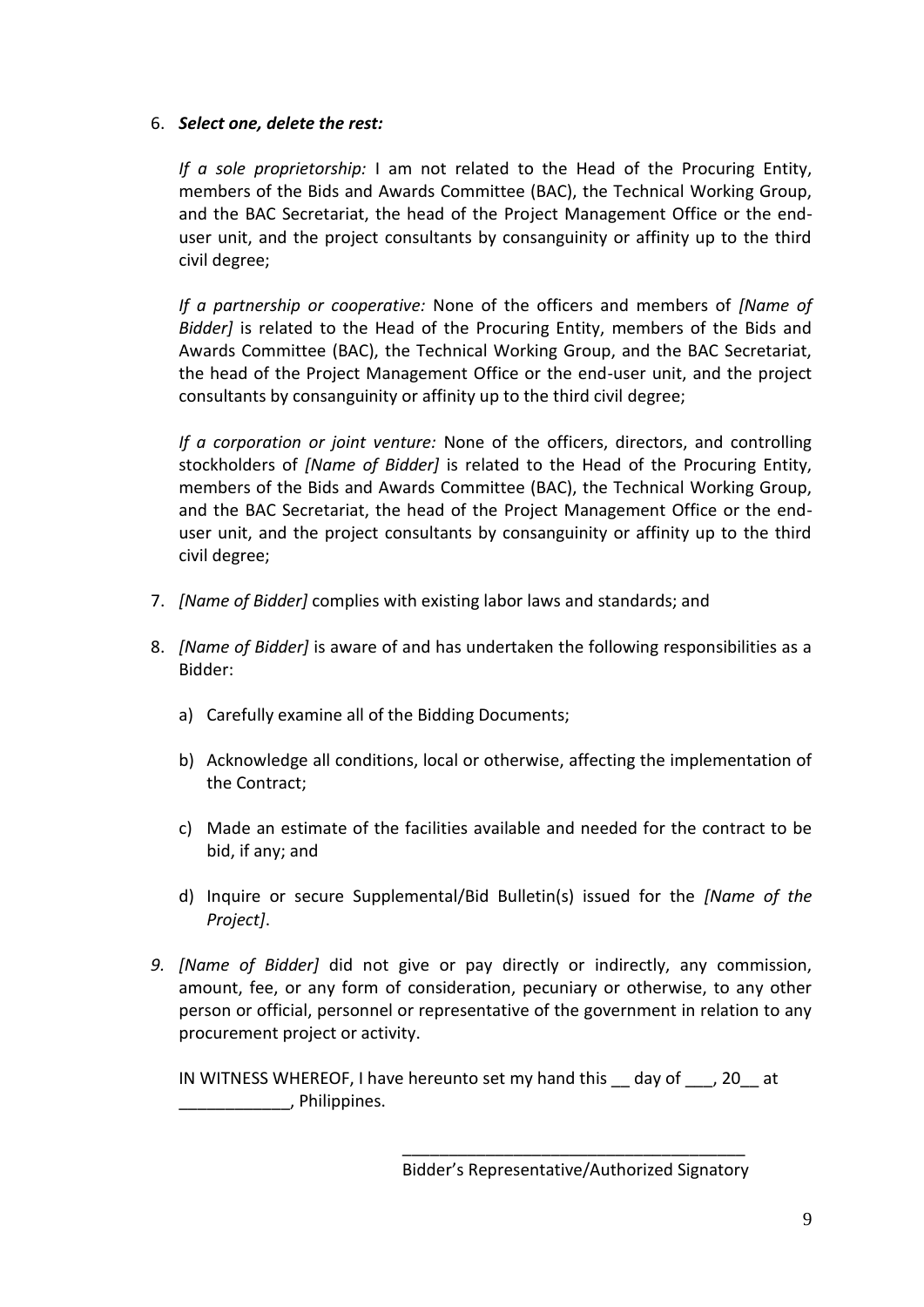## **ANNEX "B"**

## **QUOTATION FORM**

| <b>ITEM No.</b> | <b>ITEM &amp; DESCRIPTION</b>                                                                                           | <b>PRICE</b> |
|-----------------|-------------------------------------------------------------------------------------------------------------------------|--------------|
|                 | OFFICE REHABILITATION AND MAINTENANCE, AFPRSBS<br>OFFICE, CAMP AGUINALDO, QUEZON CITY                                   |              |
|                 | <b>Note:</b> Please secure copy of the necessary documents from the office<br>of the General Services Department (GSD). |              |

Name of Bidder :

Delivery Period : 60 calendar days

After having carefully read and accepted your conditions above, I/we quote you on the item at prices noted above.

Print Name / Signature

| Tel. No.       |  |
|----------------|--|
| Fax No.        |  |
| E-mail address |  |
| Date           |  |
| TIN            |  |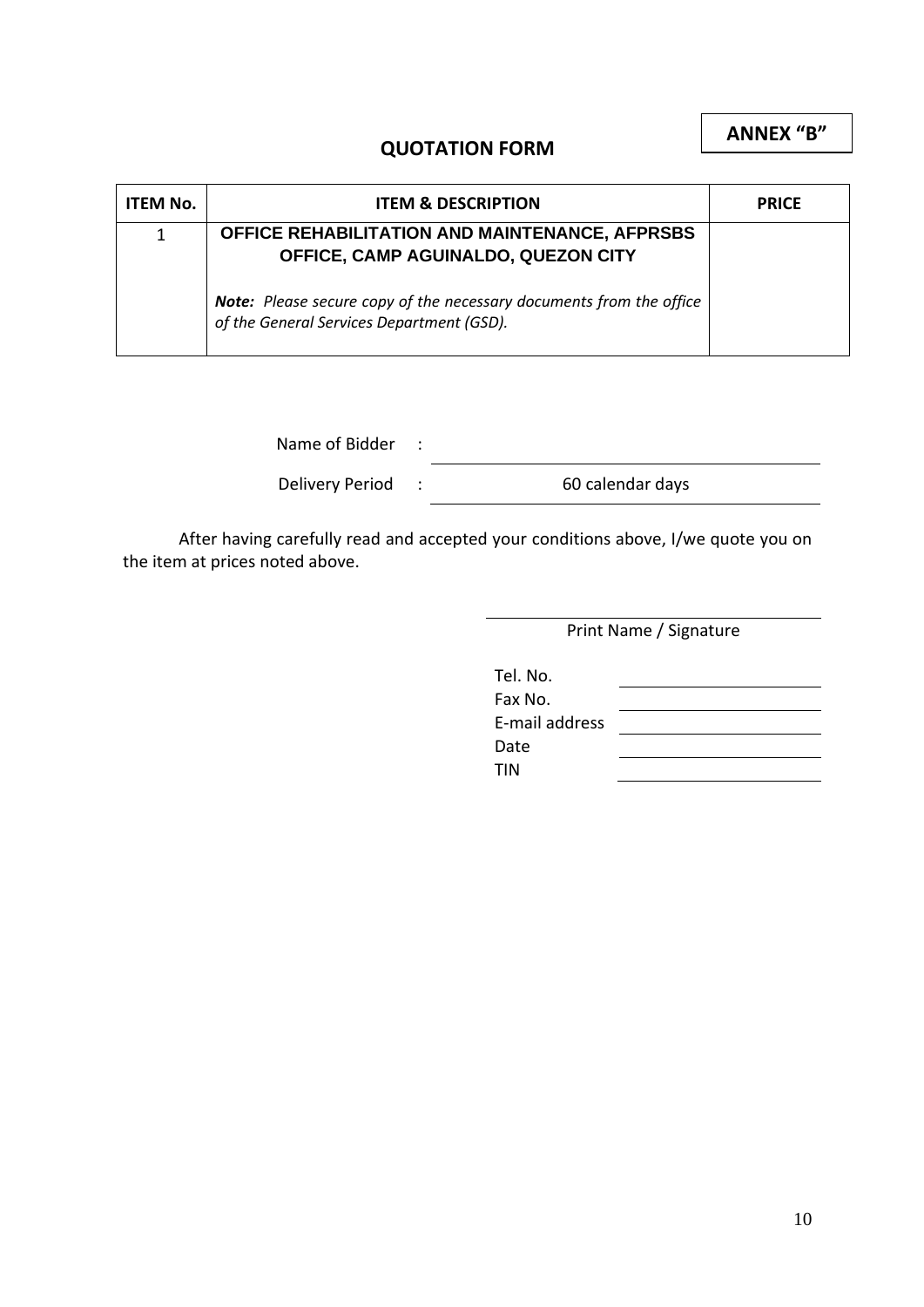

**AFP Retirement and Separation Benefits System**

424 Capinpin Avenue, Camp Gen. Emilio Aguinaldo, Quezon City

# **BILL OF QUANTITIES**

## **REHABILITATION OF WATER TANK AND ITS AUXILIARY STRUCTURESLOCATED AT VILLA SEGOVIA, STA. ROSA CITY, LAGUNA**

| <b>ITEM</b>    | <b>MATERIALS/DESCRIPTION</b>                                                                                                           | <b>UNIT</b> | <b>QTY</b> | <b>UNIT</b><br><b>COST</b><br>(Php) | <b>TOTAL</b><br><b>COST</b><br>(Php) |
|----------------|----------------------------------------------------------------------------------------------------------------------------------------|-------------|------------|-------------------------------------|--------------------------------------|
| $\mathbf{L}$ . | <b>GENERAL REQUIREMENTS</b>                                                                                                            |             |            |                                     |                                      |
|                | 1. Mobilization/Demobilization                                                                                                         | ls          | 1.00       |                                     |                                      |
|                | 2. Bunkhouse & Warehouse                                                                                                               | Is          | 1.00       |                                     |                                      |
|                | Sub-total                                                                                                                              |             |            |                                     |                                      |
| Ш.             | <b>REHABILITATION WORKS</b>                                                                                                            |             |            |                                     |                                      |
|                | Office of the President Area, Office of the EVP/COO, Accounting Office, Hd. REG/Stairs<br>to Reg area, and 4th floor new RSBS building |             |            |                                     |                                      |
|                | 1. Epoxy Marine A & B                                                                                                                  | gals        | 12.00      |                                     |                                      |
|                | 2. Roof Guard, baguio green, Boysen                                                                                                    | tins        | 12.00      |                                     |                                      |
|                | 3. Roof Guard, tierra cotta, Boysen                                                                                                    | gals        | 5.00       |                                     |                                      |
|                | 4. Epoxy Rubberized paint (Acrytex)                                                                                                    | gals        | 4.00       |                                     |                                      |
|                | 5. Baby Roller cotton                                                                                                                  | pcs         | 8.00       |                                     |                                      |
|                | 6. Paint brush (3")                                                                                                                    | pcs         | 18.00      |                                     |                                      |
|                | 7. Corrugated sheet (Gauge 24)                                                                                                         | pcs         | 20.00      |                                     |                                      |
|                | 8. Plain sheet (Gauge 24)                                                                                                              | pcs         | 5.00       |                                     |                                      |
|                | 9. Umbrella nail                                                                                                                       | kgs         | 1.50       |                                     |                                      |
|                | 10. Blind rivet 5/32 x 1/2                                                                                                             | pcs         | 240.00     |                                     |                                      |
|                | 11. Cement                                                                                                                             | bag         | 5.00       |                                     |                                      |
|                | 12. Flexiban Paint, water proof                                                                                                        | gals        | 4.00       |                                     |                                      |
|                | 13. TCX screw for wood 3"                                                                                                              | pcs         | 120.00     |                                     |                                      |
|                | 14. Aluminum spandrel                                                                                                                  | Im          | 35.00      |                                     |                                      |
|                | 15. Toks and screws                                                                                                                    | kgs         | 3.00       |                                     |                                      |
|                | Sub-total                                                                                                                              |             |            |                                     |                                      |
|                | <b>SUMMARY / RECAPITULATION</b>                                                                                                        |             |            |                                     |                                      |
|                | A. TOTAL MATERIAL COST (ITEM III+IV)                                                                                                   |             |            |                                     |                                      |